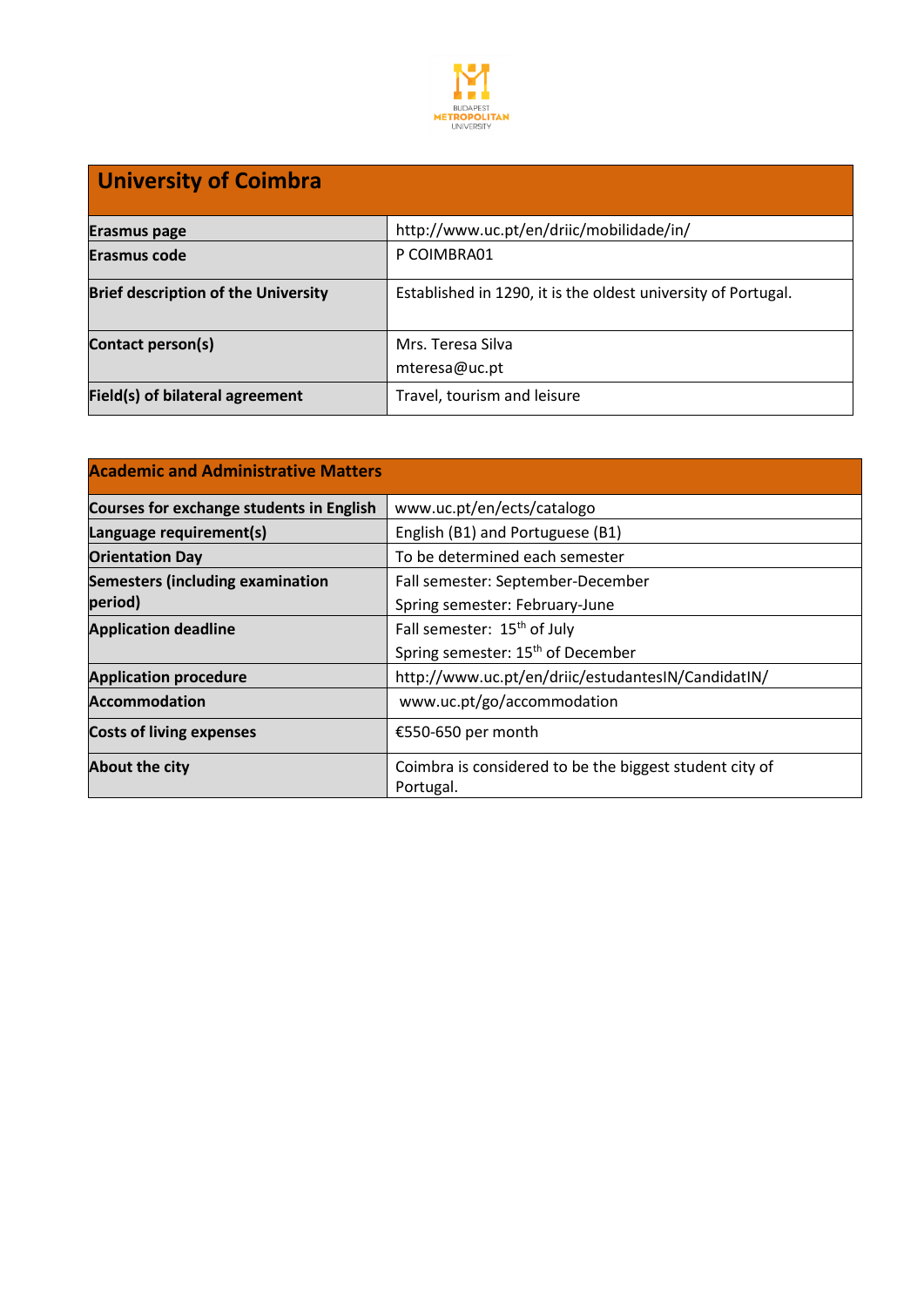| <b>UNIVERSITY</b>                                        |                                                                                                                                                                                                                                                                                                |
|----------------------------------------------------------|------------------------------------------------------------------------------------------------------------------------------------------------------------------------------------------------------------------------------------------------------------------------------------------------|
| <b>Name of the University</b>                            | University of Coimbra                                                                                                                                                                                                                                                                          |
| Rector                                                   | João Gabriel Silva                                                                                                                                                                                                                                                                             |
| <b>Vice-Rector for International</b><br><b>Relations</b> | Joaquim Ramos de Carvalho                                                                                                                                                                                                                                                                      |
| <b>University Code</b>                                   | P COIMBRA01                                                                                                                                                                                                                                                                                    |
| Website                                                  | www.uc.pt                                                                                                                                                                                                                                                                                      |
| <b>INTERNATIONAL RELATIONS UNIT</b>                      |                                                                                                                                                                                                                                                                                                |
| <b>Head of the Unit</b>                                  | Filomena Marques de Carvalho                                                                                                                                                                                                                                                                   |
| <b>Address</b>                                           | Divisão de Relações Internacionais<br>Universidade de Coimbra<br>Colégio de São Jerónimo - Largo D. Dinis<br>3000-143 COIMBRA - PORTUGAL                                                                                                                                                       |
| Tel.                                                     | +351 239 857000                                                                                                                                                                                                                                                                                |
| Fax                                                      | +351 239 857002                                                                                                                                                                                                                                                                                |
| E-mail                                                   | dri@uc.pt                                                                                                                                                                                                                                                                                      |
| Website                                                  | www.uc.pt/driic                                                                                                                                                                                                                                                                                |
| <b>Mobility and reception</b>                            | Incoming student Mobility<br>Tel. +351 239 857003<br>Fax. +351 239 857002<br>E-mail: dri.intstudy@uc.pt<br>Incoming teaching and non-teaching staff mobility<br>Tel. +351 239 857003<br>Fax. +351 239 857002<br>E-mail: dri.staff@uc.pt<br><b>Bilateral agreements</b><br>Tel. +351 239 857008 |
|                                                          | Fax. +351 239 857002<br>E-mail: dri.projects@uc.pt                                                                                                                                                                                                                                             |
| <b>Office hours</b>                                      | Monday to Friday: 9h30 to 17h30<br>Casa da Lusofonia - International Student Lounge<br>Pólo I - University of Coimbra<br>Rua do Arco da Traição<br>3000-056 COIMBRA - PORTUGAL                                                                                                                 |

## **APPLICATION PROCEDURES AND ACCOMMODATION**

| <b>Application deadlines</b> | 1st semester: 1 March to 15 July         |
|------------------------------|------------------------------------------|
|                              | 2nd semester: 1 September to 15 December |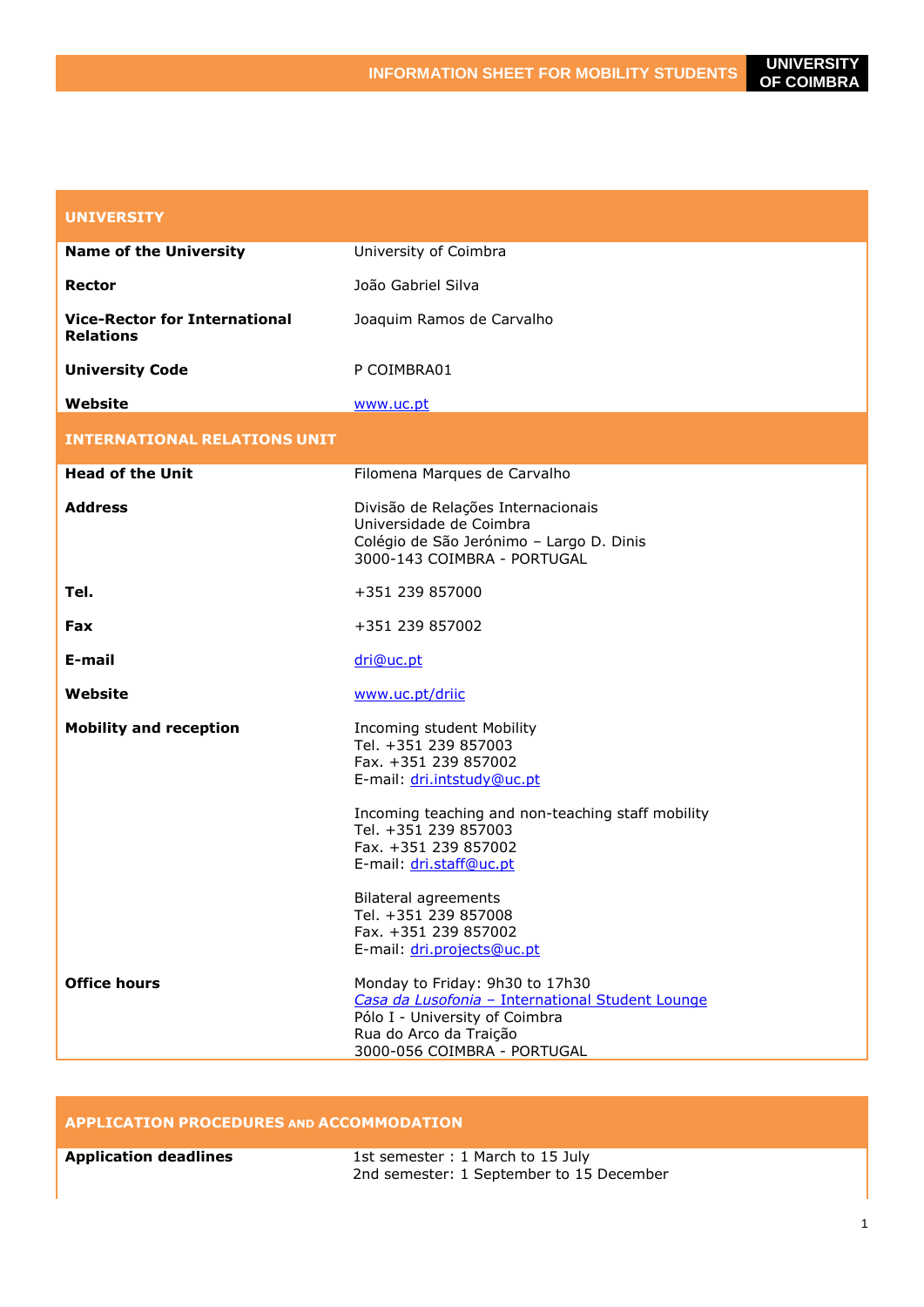| <b>Online applications</b> | Free mover students and students within the Framework of the<br>Erasmus or other Mobility Programmes shall apply online at<br>www.uc.pt/en/driic/mobilidade/in/                                                      |
|----------------------------|----------------------------------------------------------------------------------------------------------------------------------------------------------------------------------------------------------------------|
|                            | All students are advised to read carefully the application guide before<br>starting the online application.                                                                                                          |
| Accommodation              | Mobility students may book their own accommodation at student<br>residences or private lodging by using the online accommodation<br>platform of the University of Coimbra available at<br>www.uc.pt/go/accommodation |

| <b>ACADEMIC INFORMATION</b> |                                                                                                                                                                                                                                                                                                                                                                                                                                                                                                                                                                                 |
|-----------------------------|---------------------------------------------------------------------------------------------------------------------------------------------------------------------------------------------------------------------------------------------------------------------------------------------------------------------------------------------------------------------------------------------------------------------------------------------------------------------------------------------------------------------------------------------------------------------------------|
| <b>Academic calendar</b>    | 1st Semester: From September to December<br>Christmas Break: last two weeks of December to first week of January<br>Examination Period -1st Semester: first week of January to first week<br>of February                                                                                                                                                                                                                                                                                                                                                                        |
|                             | 2nd Semester: From February to June<br>Easter Break: one week in the Easter month<br>Academic Festivity "Queima das Fitas": one week in May<br>Examination Period -2nd Semester: June to July<br>Resit Examination Period: July<br>Summer Holidays: 1 to 31 August                                                                                                                                                                                                                                                                                                              |
| <b>Assessment system</b>    | Assessment comprises written, oral and practical tests/examinations,<br>papers, theses, projects, reports, and portfolios. All these types of<br>assessment may take place during and/or at the end of each semester.<br>More detailed information about assessment methods can be found in<br>the content description of different course units of the study<br>programmes.                                                                                                                                                                                                    |
|                             | 1. The final assessment of a course unit is expressed by a grade on a<br>scale of whole numbers from 0 to 20, with 10 as the minimum pass<br>mark.                                                                                                                                                                                                                                                                                                                                                                                                                              |
|                             | 2. The final classification of a diploma/degree programme is expressed<br>as a number from 10 to 20 on the scale of whole numbers from 0 to<br>20.                                                                                                                                                                                                                                                                                                                                                                                                                              |
|                             | 3. The final classification is the arithmetic weighted average of the<br>classifications obtained in the course units that make part of the course<br>structures of the diploma/degree programmes.                                                                                                                                                                                                                                                                                                                                                                              |
|                             | 4. The final classification is usually associated with a qualitative<br>definition in four classes: Pass (10-13) Good (14 and 15), Very Good<br>(16 and 17) and Excellent (18-20).                                                                                                                                                                                                                                                                                                                                                                                              |
|                             | The Academic Services at each Faculty (called "Bedel" in some of<br>them) deal with examination scheduling and registration as well as<br>marks.                                                                                                                                                                                                                                                                                                                                                                                                                                |
| Language requirements       | Since the majority of course units are conducted in Portuguese,<br>Erasmus students are strongly advised to take the OLS preparation<br>course available online (access is provided by the home institution).<br>Non-Portuguese speakers can also take the "Portuguese Language<br><b>Erasmus"</b> semester course, as long as they include it in their Learning<br>Agreement when applying for mobility. They can also attend the<br><b>Intensive Language Preparation Course</b> at the beginning of each<br>semester, in September and February (enrolment subject to fees). |